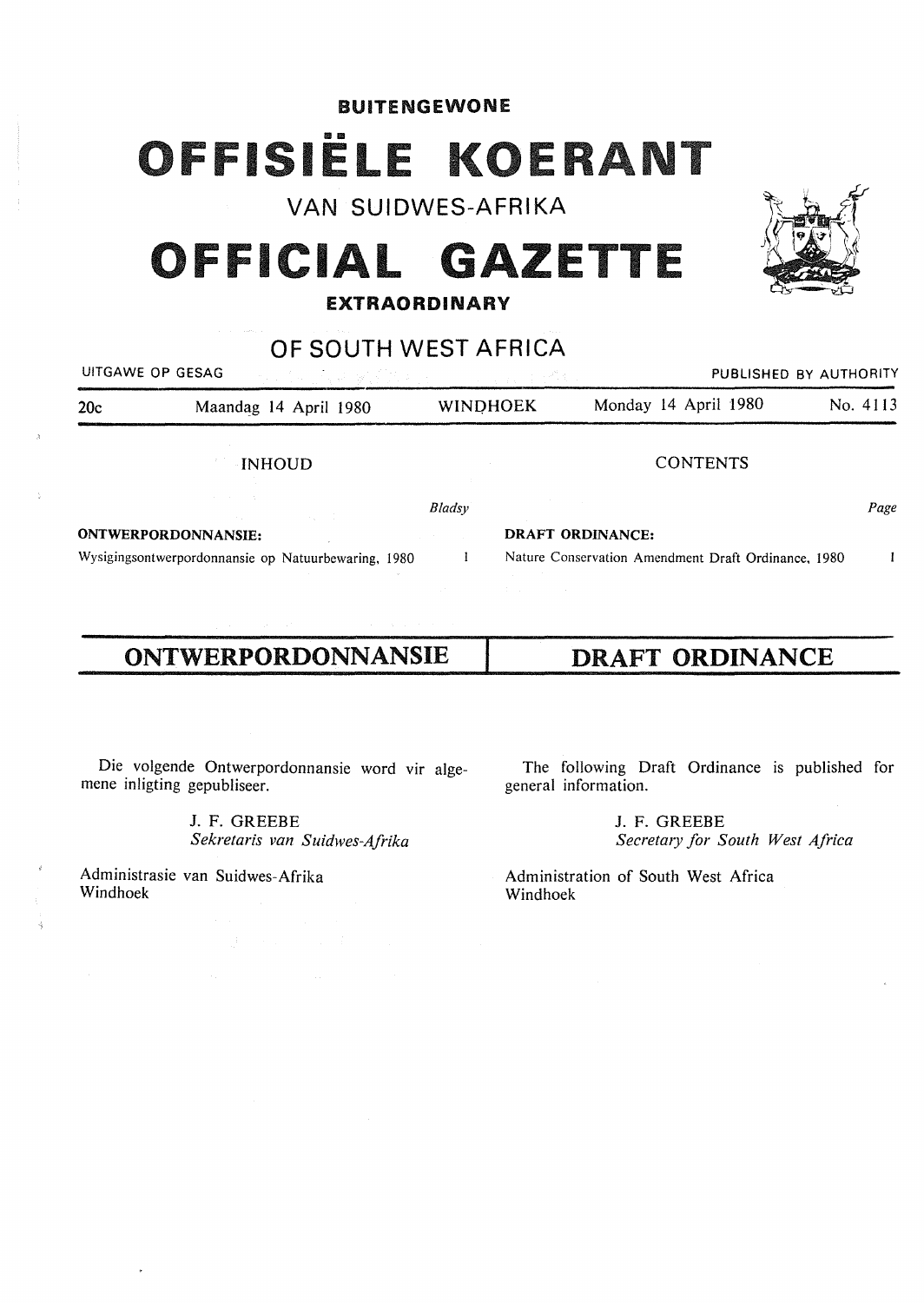$\mathbf{I}$ 

### ALGEMENE VERDUIDELIKENDE NOTA:

Woorde met 'n volstreep daaronder dui aan invoegings voorgestel.

 $\mathbf{I}$ W oorde tussen vierkantige hake dui aan skrappings voorgestel.

## **ONTWERPORDONNANSIE**

Tot wysiging van die Ordonnansie op Natuurbewaring, 1975, betreffende kontrakte vir die verhuring van jagregte; die verlening van permitte vir die jag van wild ter wille van trofee; die kwes van wild tydens 'n jag ter wille van trofeë; die uitreiking van lisensies vir die vervaardiging van artikels uit trofee en vir die verkoop van trofeë en verwerkte trofeë; en om voorsiening te maak vir bykomstige aangeleenthede.

Die Wetgewende Vergadering van die Gebied Suidwes-Afrika VERORDEN SOOS VOLG:

l. Artikel 35 van die Ordonnansie op Natuurbewaring, 1975 (hieronder die Hoofordonnansie genoem), word hierby gewysig deur subartikel (2) deur die volgende subartikel te vervang:

- (2) Enige kontrak waarkragtens die reg om jagbare wild, jagbare wildvoëls of uitheemse wild te jag, verhuur word, moet  $-$ 
	- (a) 'n skriftelike kontrak wees [.];
	- (b) vir 'n tydperk van minstens ses maande aan\_gegaan word; en
	- (c) uitdruklik aandui of sodanige reg betrekking het op jagbare wild, jagbare wildvoëls, uitheemse wild, of twee of meer daarvan.".

\Vysiging van artikcl 36 van Ordonnansie 4 van 1975.

2. Artikel 36 van die Hoofordonnansie word hierby gewysig

- (a) deur subartikel (1) deur die volgende subartikel te vervang:
	- "(1)(a) Ondanks enige andersluidende bepalings in hierdie Ordonnansie vervat, kan die Uitvoerende Komitee enigiemand vanuit enige land of gebied, toelaat om [te eniger tyd] kragtens 'n permit verleen deur die Uitvoerende Komitee die soort of soorte wild, en die hoeveelheid (maar hoogstens twee) van elke

Wysiging van artikcl 35 van Ordonnansic 4 van 1975.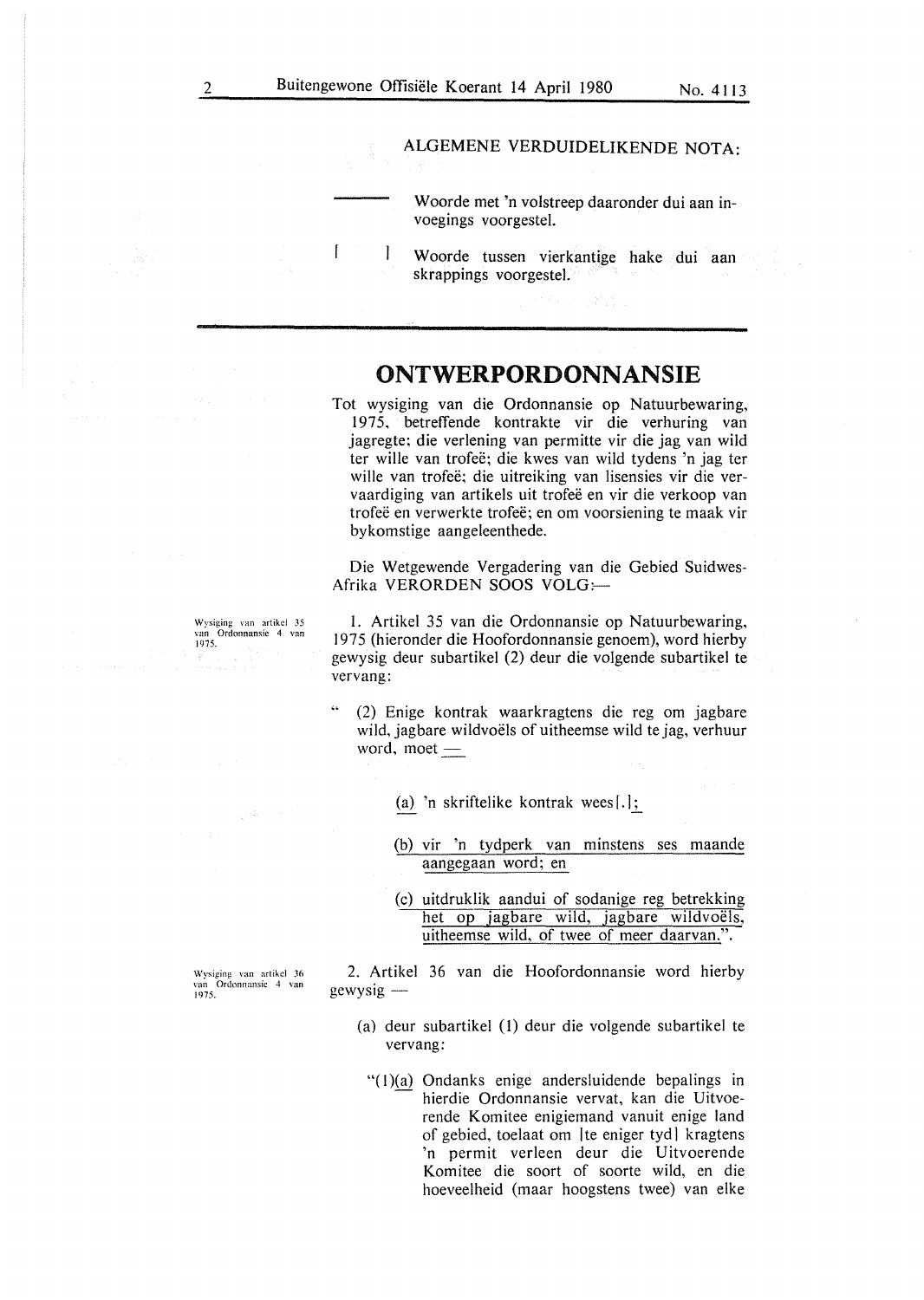### GENERAL EXPLANATORY NOTE:

- Words underlined with solid line indicate insertions proposed.
- $\overline{\phantom{a}}$ Words in square brackets indicate omissions proposed.

## **DRAFT ORDINANCE**

To amend the Nature Conservation Ordinance, 1975, in regard to contracts for the lease of hunting rights; the granting of permits for the hunting of game for the sake of trophies; the wounding of game during a hunt for the sake of trophies; the issue of licences for the manufacture of articles from trophies, and for the sale of trophies and adapted trophies; and to provide for incidental matters.

BE IT **ORDAINED** by the Legislative Assembly for the Territory of South West Africa, as follows:-

!. Section 35 of the Nature Conservation Ordinance, 1975 (hereinafter referred to as the principal Ordinance), is hereby amended by the substitution for subsection (2) of the following subsection:

**Amendment of section 35**  of Ordinance 4 of 1975.

" (2) Any contract in terms of which the right to hunt huntable game, huntable game birds [and] or exotic game is leased, shall  $-$ 

- (a) be a written contract $[.]$ ;
- (b) be entered into for a period of at least six months; and
- (c) indicate explicitly whether such right refers to huntable game, huntable game birds, exotic game, or two or more thereof.".

2. Section 36 of the principal Ordinance is hereby amended -

**•\mcndment of section 36**  of Ordinance 4 of 1975.

- (a) by the substitution for subsection (I) of the following subsection:
	- " $(1)(a)$  Notwithstanding anything to the contrary in this Ordinance contained, the Executive Committee may allow any person from any country or territory [at any time] under a permit granted by the Executive Committee to hunt the species of game. and the number (but not exceeding two) of each such species deter-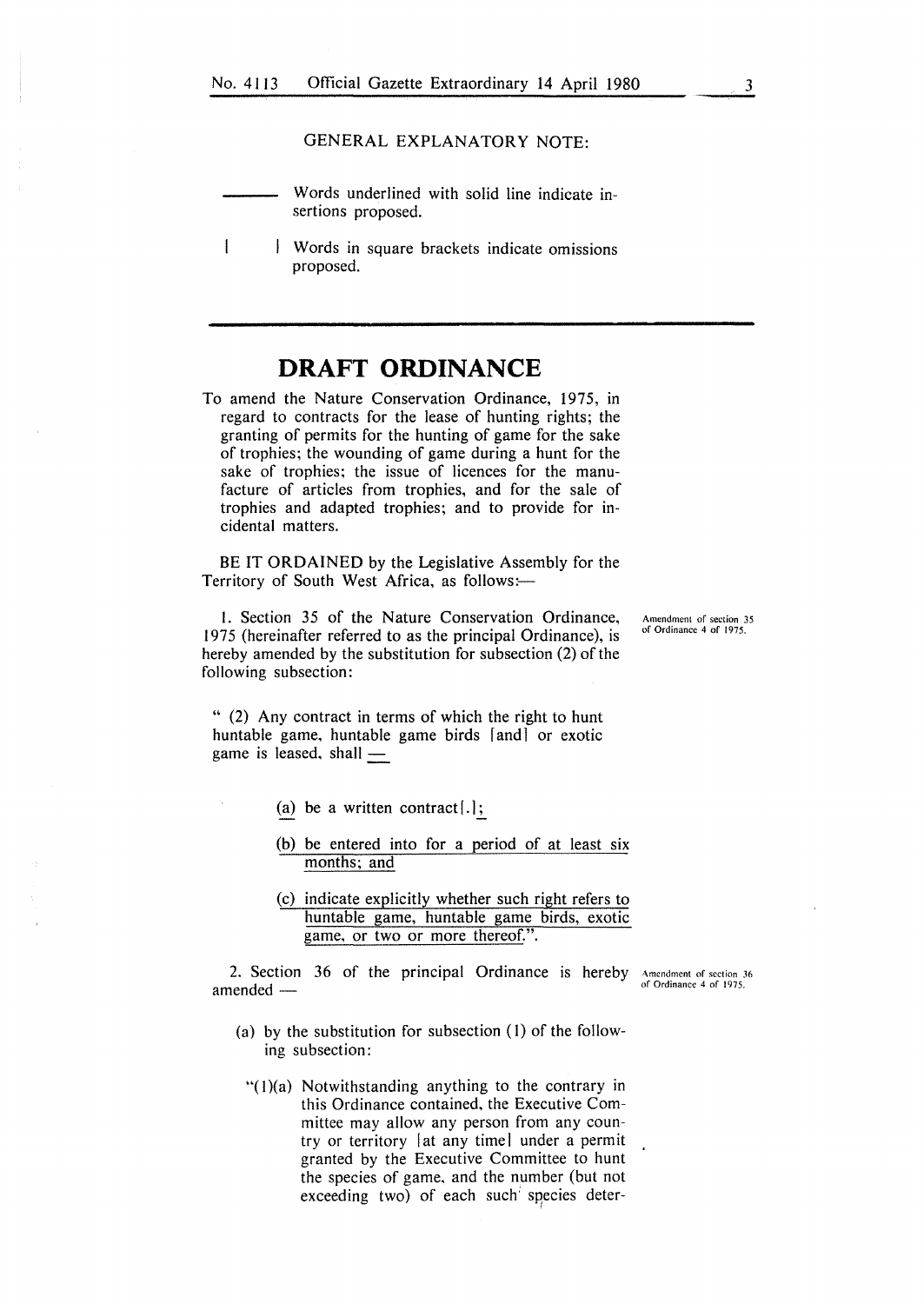sodanige soort, wat deur die Uitvoerende Komitee bepaal en in sodanige permit vermeld word, ter wille van trofeë in die Gebied te jag: Met dien verstande dat sodanige permit slegs tydens die jagseisoen aan persone vanuit die Gebied of die Republiek van Suid-Afrika verleen word.

- (b) By die toepassing van paragraaf (a) word enige wild waarop geskiet is kragtens 'n permit verleen ingevolge daardie paragraaf en wat gekwes is toe aldus daarop geskiet is, in alle opsigte geag kragtens sodanige permit gejag te wees.";
- (b) deur die volgende subartikel na subartikel (2) in te voeg:
	- " (2A) (a) Niemand mag enige artikels in die geheel of gedeeltelik uit 'n trofee of trofee vervaardig met die doe! om dit te verkoop nie tensy hy as 'n vervaardiger van artikels uit trofeë ingevolge hierdie artikel gelisensieer is.
		- (b) Niemand mag enige trofee of verwerkte trofee verkoop, te koop aanbied of vir die doe! van verkoop uitstal nie tensy hy as 'n verkoper van trofeë en verwerkte trofeë ingevolge hierdie artikel gelisensieer is.
		- (c) Die Iisensies in paragrawe (a) en (b) beoog word deur die Uitvoerende Komitee uitgereik in die voorgeskrewe vorm en teen betaling van die voorgeskrewe gelde.
		- (d) Die lisensies wat kragtens hierdie subartikel vereis word, kom nie in die plek van nie maar is aanvullend by enige ander permit, lisensie, registrasie, goedkeuring, toestemming of vrystelling wat by wet vereis word."; en
- (c) deur subartikel (5) deur die volgende subartikel te vervang:

" (5) Iemand wat 'n bepaling van hierdie artikel of enige voorwaarde, vereiste of beperking van 'n permit, lisensie of toestemming ingevolge hierdie artikel verleen, oortree of versuim om daaraan te voldoen, is aan 'n misdryf skuldig.".

3. Hierdie Ordonnansie heet die Wysigingsordonnansie op Natuurbewaring, 1980.

 $\label{eq:1} \mathcal{L}^{\mathcal{L}}(\mathcal{L}^{\mathcal{L}}(\mathcal{L}^{\mathcal{L}}(\mathcal{L}^{\mathcal{L}}(\mathcal{L}^{\mathcal{L}}(\mathcal{L}^{\mathcal{L}}(\mathcal{L}^{\mathcal{L}}(\mathcal{L}^{\mathcal{L}}(\mathcal{L}^{\mathcal{L}}(\mathcal{L}^{\mathcal{L}}(\mathcal{L}^{\mathcal{L}}(\mathcal{L}^{\mathcal{L}}(\mathcal{L}^{\mathcal{L}}(\mathcal{L}^{\mathcal{L}}(\mathcal{L}^{\mathcal{L}}(\mathcal{L}^{\mathcal{L}}(\mathcal{L$ 

**Kort titcl.**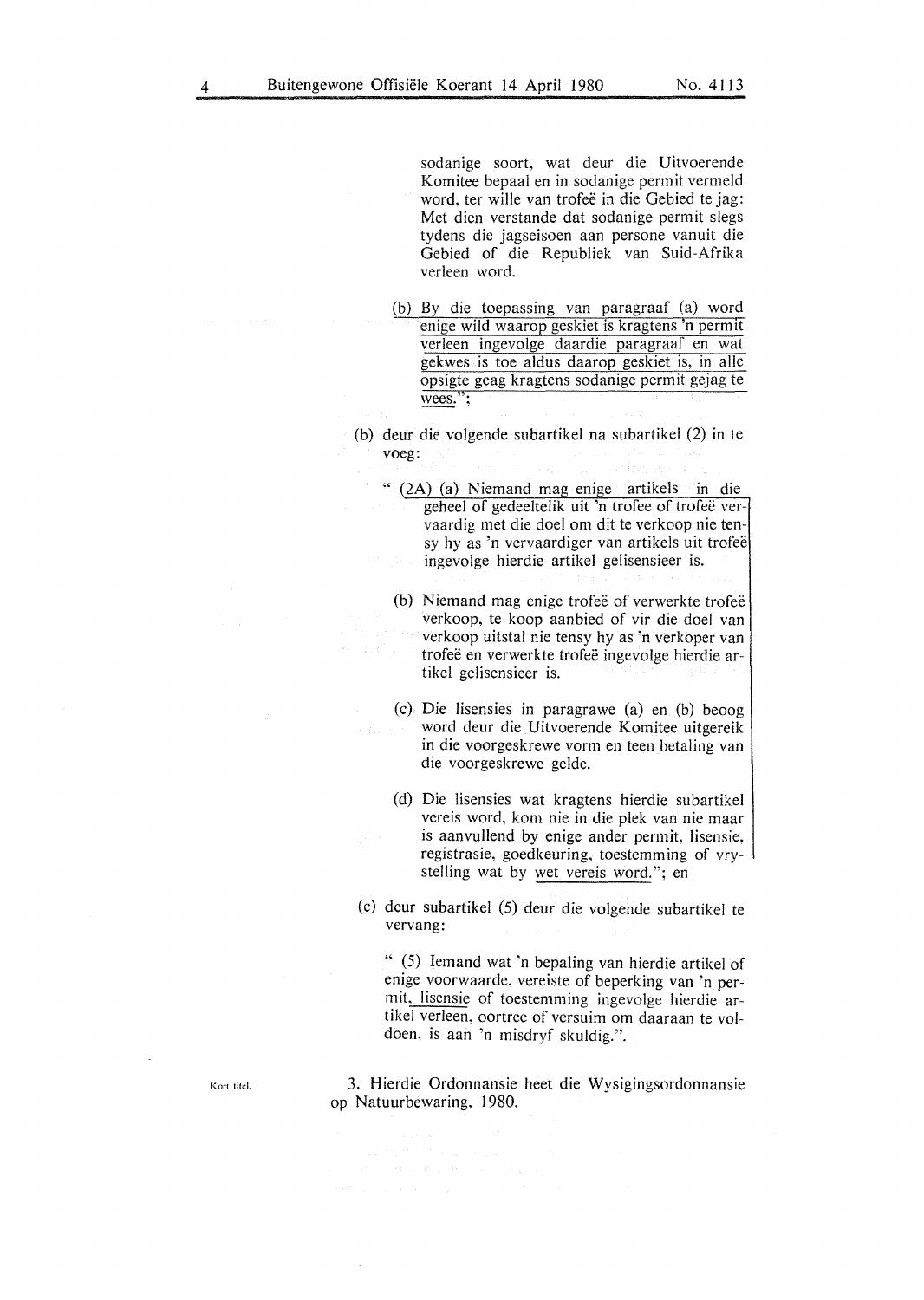mined by the Executive Committee and mentioned in such permit, in the Territory for the sake of trophies: Provided that such permit shall be granted to persons from the Territory or the Republic of South Africa only during the hunting season.

- (b) For the purposes of paragraph (a) any game that has been shot at by virtue of a permit granted under that paragraph, and that was wounded when thus being shot at, shall in all respects be regarded as having been hunted by virtue of such permit.";
- (b) by the insertion after subsection (2) of the following subsection:
- "(2A)(a) No person shall manufacture any articles either wholly or partially from a trophy or trophies for the purpose of sale unless he is licensed under this section as a manufacturer of articles from trophies.
	- (b) No person shall sell, offer for sale or display for the purpose of sale any trophies or adapted trophies unless he is licensed under this section as a seller of trophies and adapted trophies.
	- (c) The licences contemplated in paragraphs (a) and (b) shall be issued by the Executive Committee in the prescribed form and against payment of the prescribed fees.
	- (d) The licences required under this subsection shall not be in lieu of but supplementary to any other permit, licence, registration, approval, permission or exemption required by law."; and
- (c) by the substitution for subsection (5) of the following subsection:

"(5) Any person who contravenes or fails to comply with any provision of this section or any condition. requirement or restriction of a permit, licence or permission granted in terms of this section, shall be guilty of an offence.".

3. This Ordinance shall be called the Nature Conservation Amendment Ordinance, 1980.

**Short title.**